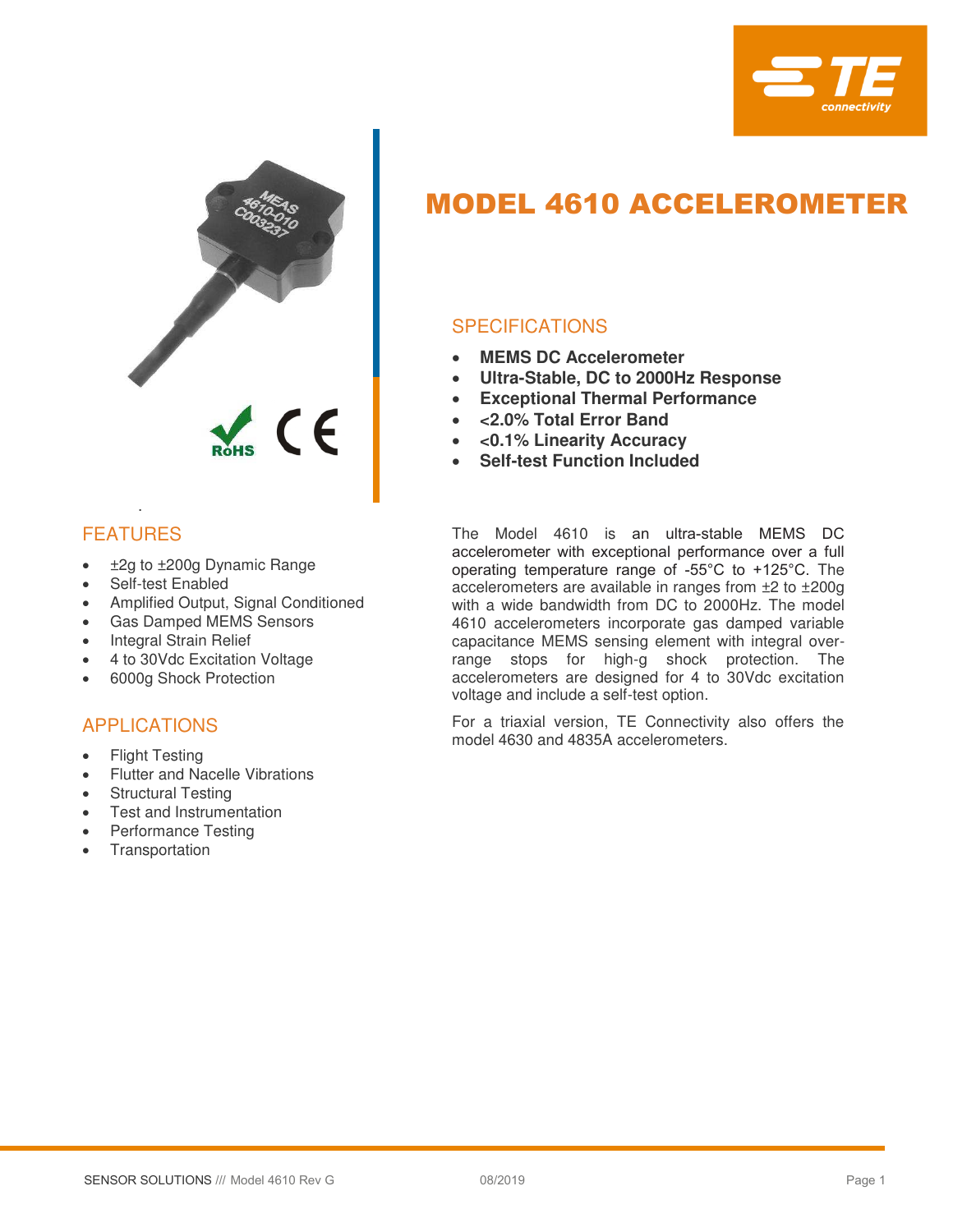#### PERFORMANCE SPECIFICATIONS

All values are typical at +24°C, 80Hz and 12Vdc excitation unless otherwise stated. TE Connectivity reserves the right to update and change these specifications without notice.

| Parameters                              |                                |                                  |                                                                                |            |                                                                 |            |            |            |              |  |  |  |
|-----------------------------------------|--------------------------------|----------------------------------|--------------------------------------------------------------------------------|------------|-----------------------------------------------------------------|------------|------------|------------|--------------|--|--|--|
| <b>DYNAMIC</b>                          |                                |                                  |                                                                                |            |                                                                 |            |            |            | <b>Notes</b> |  |  |  |
| Range (g)                               |                                | ±2                               | ±5                                                                             | ±10        | ±30                                                             | ±50        | ±100       | ±200       |              |  |  |  |
| Sensitivity, Differential (mV/g)        |                                | 1000                             | 400                                                                            | 200        | 67                                                              | 40         | 20         | 10         | ±5%          |  |  |  |
| Frequency Response (Hz)                 |                                | $0 - 250$                        | $0 - 700$                                                                      | $0 - 1000$ | 0-1500                                                          | $0 - 1500$ | $0 - 1500$ | $0 - 1500$ | ±5%          |  |  |  |
| Frequency Response (Hz)                 |                                | $0 - 500$                        | $0 - 1000$                                                                     | $0 - 1500$ | $0 - 2000$                                                      | $0 - 2000$ | $0 - 2000$ | $0 - 2000$ | ±1dB         |  |  |  |
| Non-Linearity (%FSO)                    |                                | ±0.1                             | ±0.1                                                                           | ±0.1       | ±0.1                                                            | ±0.1       | ±0.1       | ±0.1       |              |  |  |  |
| Transverse Sensitivity (%)              |                                | $<$ 3                            | $<$ 3                                                                          | $<$ 3      | $<$ 3                                                           | $<$ 3      | $<$ 3      | $<$ 3      | <1 Typical   |  |  |  |
| Damping Ratio                           |                                | 0.7                              | 0.7                                                                            | 0.7        | 0.7                                                             | 0.7        | 0.7        | 0.7        |              |  |  |  |
| Shock Limit (g)                         |                                | 6000                             | 6000                                                                           | 6000       | 6000                                                            | 6000       | 6000       | 6000       |              |  |  |  |
| Residual Noise (µV RMS)                 |                                | 360                              | 380                                                                            | 400        | 440                                                             | 480        | 500        | 500        | Passband     |  |  |  |
| Spectral Noise ( $\mu$ g/ $\sqrt{Hz}$ ) |                                | 14                               | 28                                                                             | 45         | 137                                                             | 231        | 464        | 920        | Passband     |  |  |  |
| <b>ELECTRICAL</b>                       |                                |                                  |                                                                                |            |                                                                 |            |            |            |              |  |  |  |
| Zero Acceleration Output (mV)           |                                | ±50                              |                                                                                |            |                                                                 |            |            |            | Differential |  |  |  |
| Excitation Voltage (Vdc)                |                                | 4 to 30                          |                                                                                |            |                                                                 |            |            |            |              |  |  |  |
| Excitation Current (mA)                 |                                | $<$ 7                            |                                                                                |            |                                                                 |            |            |            |              |  |  |  |
| Common Mode Voltage (Vdc)               |                                | 1.22                             |                                                                                |            |                                                                 |            |            |            |              |  |  |  |
| Full Scale Output (differential)        |                                | $±2$ Vpk (FSO=2V)                |                                                                                |            |                                                                 |            |            |            |              |  |  |  |
| Full Scale Output (single-ended)        |                                |                                  | +0.22 to 2.22 Vpk (FSO=1V)                                                     |            |                                                                 |            |            |            |              |  |  |  |
| Output Resistance $(\Omega)$            |                                | < 100                            |                                                                                |            |                                                                 |            |            |            |              |  |  |  |
| Insulation Resistance ( $M\Omega$ )     |                                | >100                             |                                                                                |            |                                                                 |            |            |            | @100Vdc      |  |  |  |
| Turn On Time (msec)                     |                                | 100                              |                                                                                |            |                                                                 |            |            |            |              |  |  |  |
| Ground Isolation                        | Isolated from Mounting Surface |                                  |                                                                                |            |                                                                 |            |            |            |              |  |  |  |
|                                         |                                |                                  |                                                                                |            |                                                                 |            |            |            |              |  |  |  |
| <b>ENVIRONMENTAL</b>                    |                                |                                  |                                                                                |            |                                                                 |            |            |            |              |  |  |  |
| Thermal Zero Shift (%FSO/°C)            |                                | ±0.004                           |                                                                                |            |                                                                 |            |            |            | Typical      |  |  |  |
| Thermal Sensitivity Shift (%/°C)        |                                | ±0.008                           |                                                                                |            |                                                                 |            |            |            | Typical      |  |  |  |
| Operating Temperature (°C)              |                                | -55 to 125                       |                                                                                |            |                                                                 |            |            |            |              |  |  |  |
| Storage Temperature (°C)                |                                | -55 to 125                       |                                                                                |            |                                                                 |            |            |            |              |  |  |  |
| Humidity (MEMS Sensor and Electronics)  |                                | <b>Hermetically Sealed</b>       |                                                                                |            |                                                                 |            |            |            |              |  |  |  |
| Humidity (Housing)                      |                                | Epoxy Sealed, IP65               |                                                                                |            |                                                                 |            |            |            |              |  |  |  |
| <b>PHYSICAL</b>                         |                                |                                  |                                                                                |            |                                                                 |            |            |            |              |  |  |  |
| <b>Case Material</b>                    |                                |                                  | Anodized Aluminum                                                              |            |                                                                 |            |            |            |              |  |  |  |
| Cable                                   |                                |                                  |                                                                                |            | 5x #30 AWG Conductors PFA Insulated, Braided Shield, TPE Jacket |            |            |            |              |  |  |  |
| Weight (grams)                          |                                | 8                                |                                                                                |            |                                                                 |            |            |            |              |  |  |  |
| Mounting                                |                                | 2x #4 or M3 Screws               |                                                                                |            |                                                                 |            |            |            |              |  |  |  |
| <b>Mounting Torque</b>                  |                                | 6 lb-in (0.7 N-m)                |                                                                                |            |                                                                 |            |            |            |              |  |  |  |
| <b>Calibration supplied:</b>            | CS-FREQ-0100                   |                                  | NIST Traceable Amplitude Calibration from 20Hz to ±5% Frequency Response Limit |            |                                                                 |            |            |            |              |  |  |  |
| <b>Supplied accessories:</b>            | AC-A02285                      |                                  |                                                                                |            | 2x #4-40 (7/16 inch length) Socket Head Cap Screw and Washer    |            |            |            |              |  |  |  |
| <b>Optional accessories:</b>            | AC-D02669                      |                                  | <b>Triaxial Mounting Block</b>                                                 |            |                                                                 |            |            |            |              |  |  |  |
|                                         | AC-D02744                      | <b>Adhesive Mounting Adaptor</b> |                                                                                |            |                                                                 |            |            |            |              |  |  |  |
|                                         | 121                            |                                  |                                                                                |            | Three Channel DC Differential Amplifier                         |            |            |            |              |  |  |  |

The information in this sheet has been carefully reviewed and is believed to be accurate; however, no responsibility is assumed for inaccuracies. Furthermore, this information does not convey to the purchaser of such devices any license under the patent rights to the manufacturer. TE Connectivity reserves the right to make changes without further notice to any product herein. TE Connectivity makes no warranty, representation or guarantee regarding the suitability of its product for any particular purpose, nor does TE Connectivity assume any liability arising out of the application or use of any product or circuit and specifically disclaims any and all liability, including without limitation consequential or incidental damages. Typical parameters can and do vary in different applications. All operating parameters must be validated for each customer application by customer's technical experts. TE Connectivity does not convey any license under its patent rights nor the rights of others.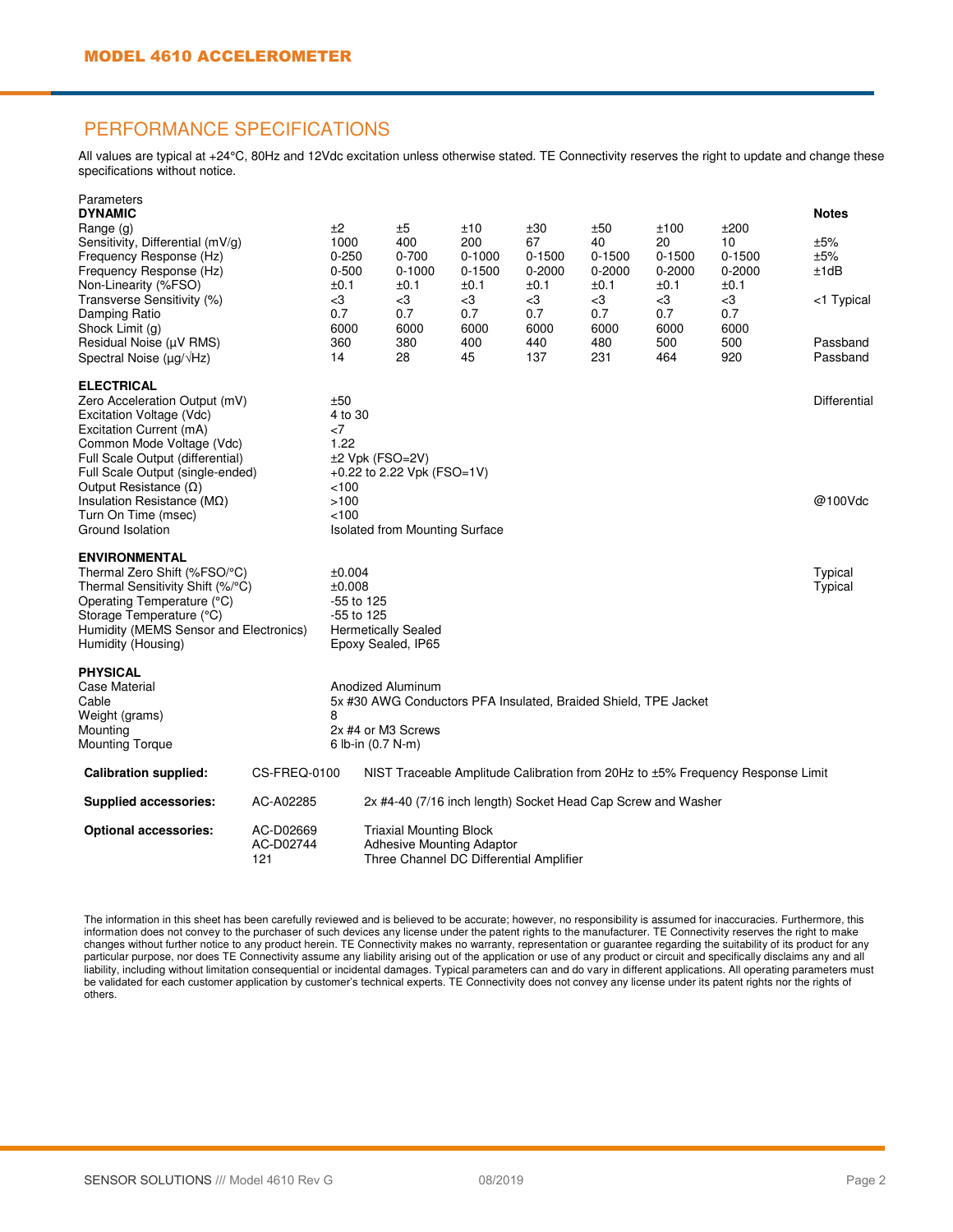DIMENSIONS





#### SCHEMATIC



 $\underbrace{\hat{\mathbb{A}}}_{A}$  BIT: CONNECT TO CIRCUIT GROUND TO PERFORM SELFTEST WHICH PRODUCES A 24Hz, 1g PEAK-TO-PEAK AMPLITUDE,<br>SQUARE WAVE OUTPUT SIGNAL BY MECHANICALLY ACTUATING SENSOR ELEMENT. THE SELF-TEST OUTPUT SIGNAL IS IN<br>A